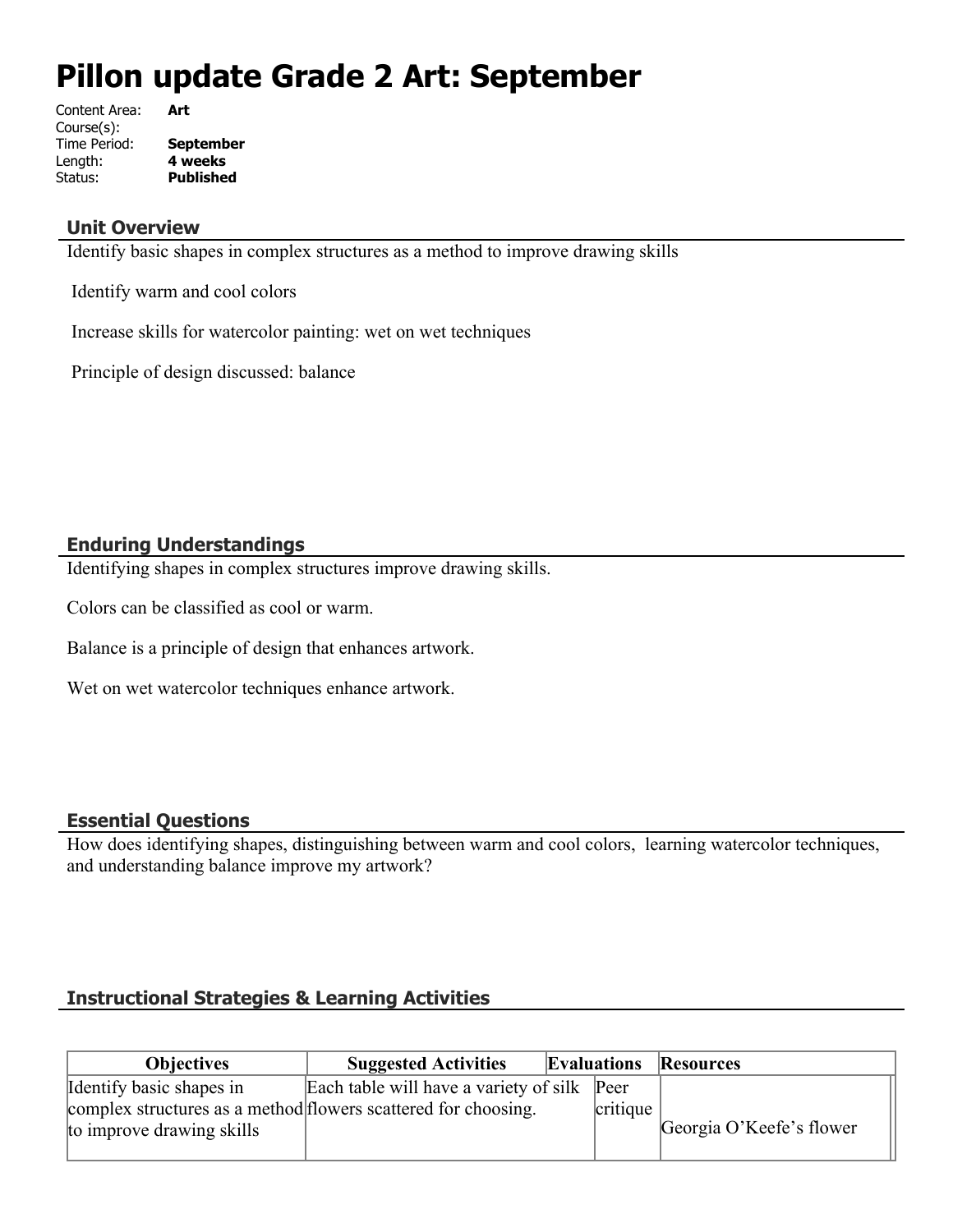|                                                                      |                                                                                                                            |                               | paintings. |
|----------------------------------------------------------------------|----------------------------------------------------------------------------------------------------------------------------|-------------------------------|------------|
| Identify warm and cool colors                                        | Students will choose at least 3<br>different flowers to draw lightly in<br>pencil achieving a balanced                     | Greatest<br>balance,<br>color |            |
| Increase skills for watercolor<br>painting: wet on wet<br>techniques | composition. At least 2 flowers<br>should overlap and at least 2 should<br>extend off the edges of the 6x9 paper. neatness | choices<br>and                |            |
| Principle of design discussed:<br>balance                            |                                                                                                                            |                               |            |

## **Integration of Career Readiness, Life Literacies and Key Skills**

Peer Critique and discussion of creative works.

Students will learn about the successful career of the artist Georgia O'Keefe.

| <b>TECH.9.4.2.CI</b> | Creativity and Innovation                                                                                  |
|----------------------|------------------------------------------------------------------------------------------------------------|
| TECH.9.4.2.CT        | Critical Thinking and Problem-solving                                                                      |
| TECH.9.4.2.Cl.1      | Demonstrate openness to new ideas and perspectives (e.g., 1.1.2.CR1a, 2.1.2.EH.1,<br>6.1.2. Civics CM. 2). |
| TECH.9.4.2.CI.2      | Demonstrate originality and inventiveness in work (e.g., 1.3A.2CR1a).                                      |
| WRK.9.2.2.CAP.1      | Make a list of different types of jobs and describe the skills associated with each job.                   |
| TECH.9.4.2.CT.3      | Use a variety of types of thinking to solve problems (e.g., inductive, deductive).                         |
| <b>WRK.9.2.2.CAP</b> | Career Awareness and Planning                                                                              |

## **Technology and Design Integration**

Students will view artwork displayed on the Smartboard.

# **Interdisciplinary Connections**

Students will make connections with math when duplicating shapes they see in nature.

CCSS.Math.Content.2.G.A.1 Recognize and draw shapes having specified attributes, such as a given number of angles or a given number of equal faces. Identify triangles, quadrilaterals, pentagons, hexagons, and cubes.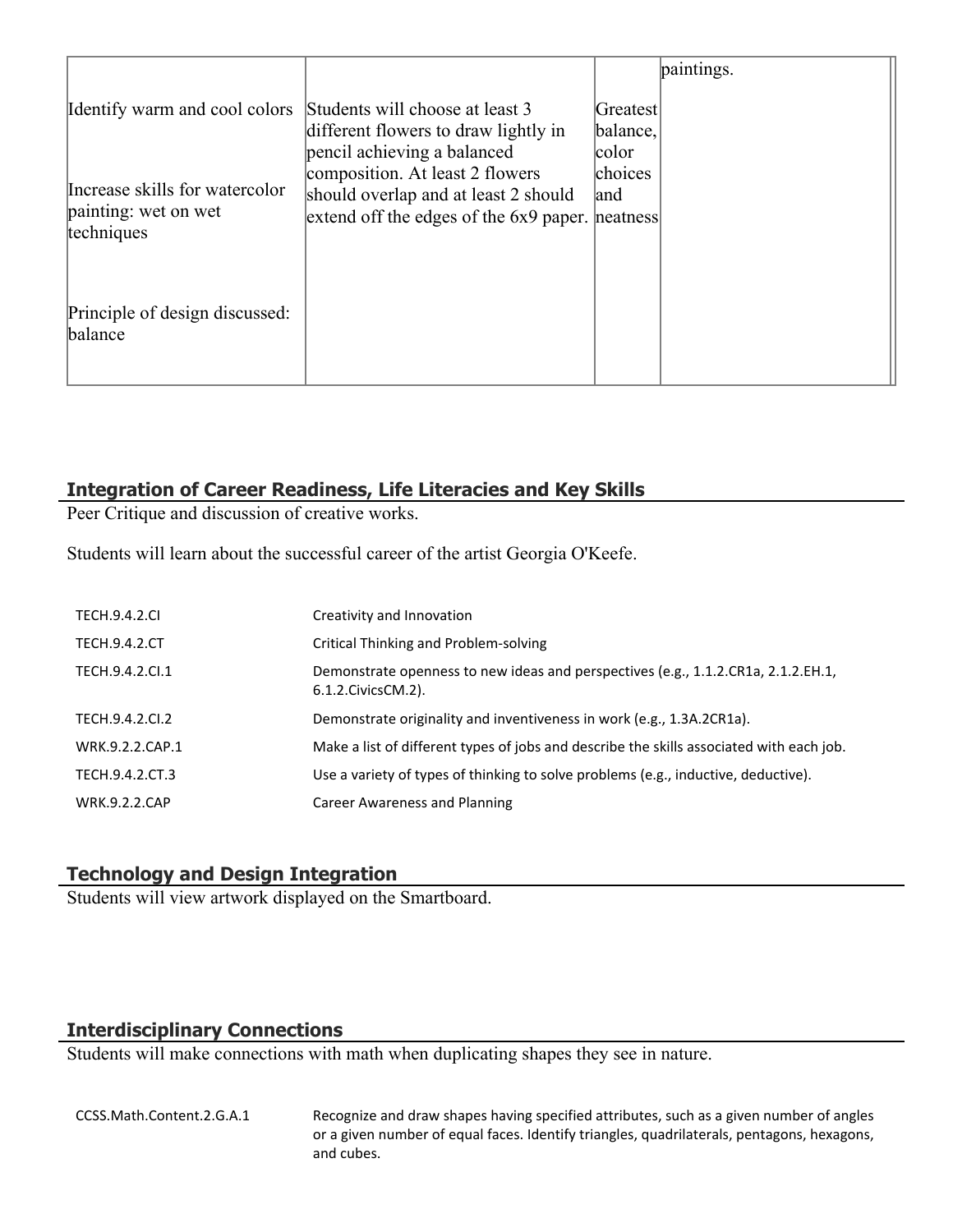## **Differentiation**

- Understand that gifted students, just like all students, come to school to learn and be challenged.
- Pre-assess your students. Find out their areas of strength as well as those areas you may need to address before students move on.
- Consider grouping gifted students together for at least part of the school day.
- Plan for differentiation. Consider pre-assessments, extension activities, and compacting the curriculum.
- Use phrases like "You've shown you don't need more practice" or "You need more practice" instead of words like "qualify" or "eligible" when referring to extension work.
- Encourage high-ability students to take on challenges. Because they're often used to getting good grades, gifted students may be risk averse.
- **Definitions of Differentiation Components**:
	- $\circ$  Content the specific information that is to be taught in the lesson/unit/course of instruction.
	- o Process how the student will acquire the content information.
	- o Product how the student will demonstrate understanding of the content.
	- o Learning Environment the environment where learning is taking place including physical location and/or student grouping

## **Differentiation occurring in this unit:**

Students will be encouraged to improve and challenge thier art skills as they proceed.

Simpler instructions and tasks will be assigned for struggling students.

#### for Gifted:

Encourage students to explore concepts in depth and encourage independent studies or investigations. Use thematic instruction to connect learning across the curriculum. Encourage creative expression and thinking by allowing students to choose how to approach a problem or assignment. Expand students' time for free reading. Invite students to explore different points of view on a topic of study and compare the two. Provide learning centers where students are in charge of their learning. Brainstorm with gifted children on what types of projects they would like to explore to extend what they're learning in the classroom. Determine where students' interests lie and capitalize on their inquisitiveness. Refrain from having them complete more work in the same manner. Employ differentiated curriculum to keep interest high. Avoid drill and practice activities. Ask students' higher level questions that require students to look into causes, experiences, and facts to draw a conclusion or make connections to other areas of learning. If possible, compact curriculum to allow gifted students to move more quickly through the material. Encourage students to make transformations- use a common task or item in a different way. From

http://www.bsu.edu/web/lshasky/Forms/Interventions/Gifted.pdf

## **Modifications & Accommodations**

In addition to the differentiation above, individual IEP's and 504's will be accommodated.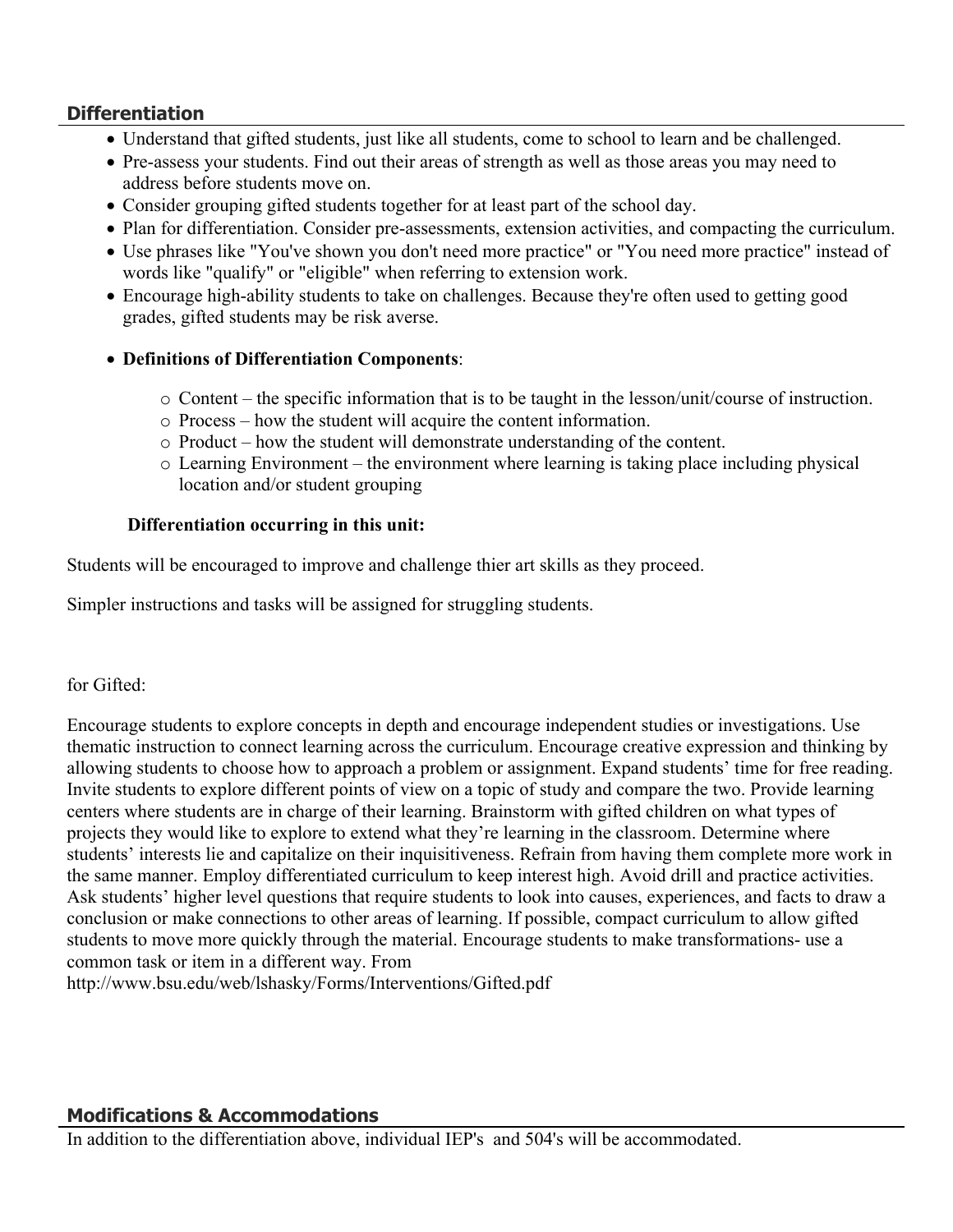Refer to QSAC EXCEL SMALL SPED ACCOMMOCATIONS spreadsheet in this discipline.

## **Modifications and Accommodations used in this unit:**

## **Benchmark Assessments**

**Benchmark Assessments** are given periodically (e.g., at the end of every quarter or as frequently as once per month) throughout a school year to establish baseline achievement data and measure progress toward a standard or set of academic standards and goals.

#### **Schoolwide Benchmark assessments:**

Aimsweb benchmarks 3X a year

Linkit Benchmarks 3X a year

DRA

#### **Additional Benchmarks used in this unit:**

Teacher observation and documentation of growth over time.

## **Formative Assessments**

Assessment allows both instructor and student to monitor progress towards achieving learning objectives, and can be approached in a variety of ways. **Formative assessment** refers to tools that identify misconceptions, struggles, and learning gaps along the way and assess how to close those gaps. It includes effective tools for helping to shape learning, and can even bolster students' abilities to take ownership of their learning when they understand that the goal is to improve learning, not apply final marks (Trumbull and Lash, 2013). It can include students assessing themselves, peers, or even the instructor, through writing, quizzes, conversation, and more. In short, formative assessment occurs throughout a class or course, and seeks to improve student achievement of learning objectives through approaches that can support specific student needs (Theal and Franklin, 2010, p. 151).

#### **Formative Assessments used in this unit:**

Teacher observations during the process

Discussion